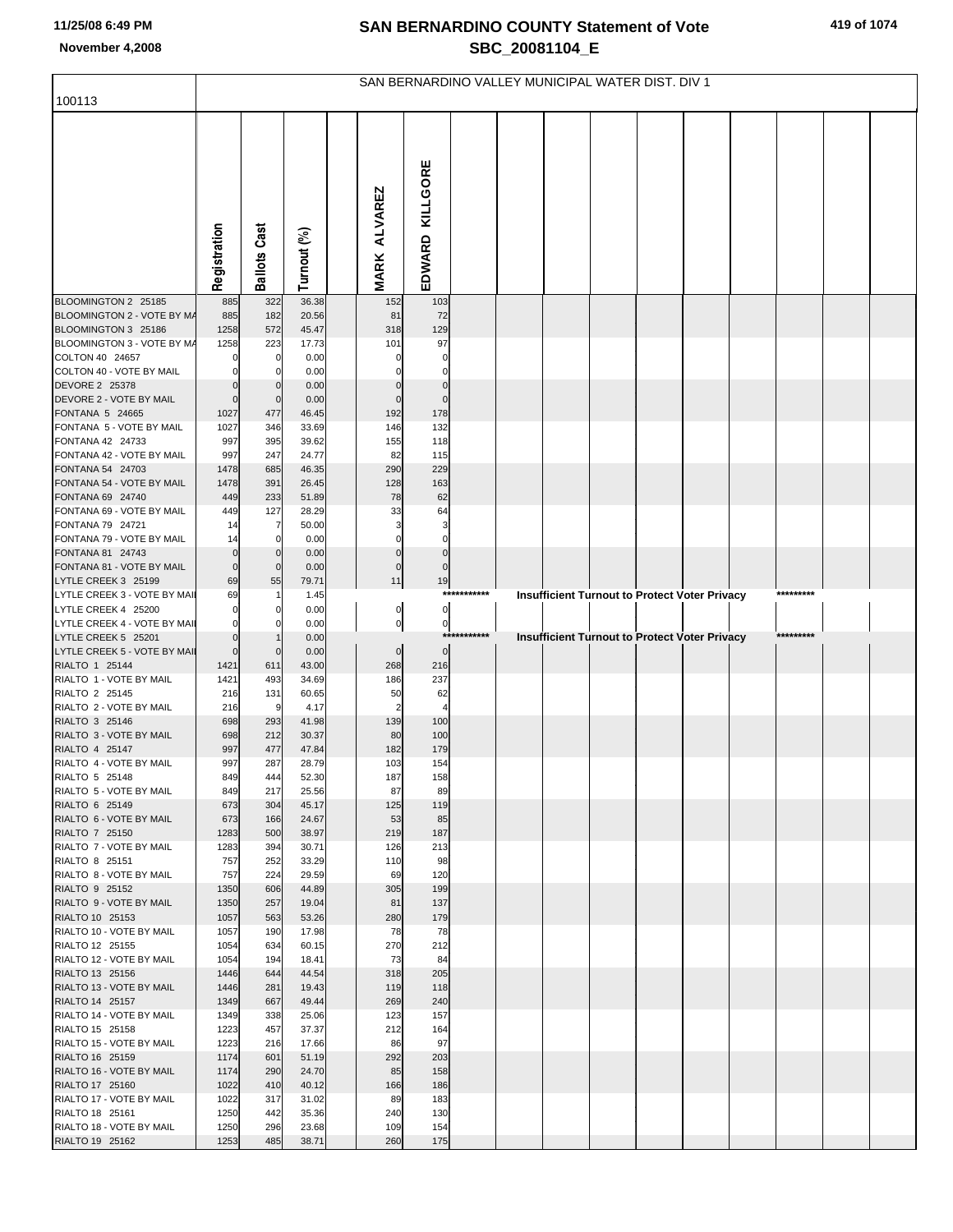## **SAN BERNARDINO COUNTY Statement of Vote November 4,2008 SBC\_20081104\_E**

|                                                        | SAN BERNARDINO VALLEY MUNICIPAL WATER DIST. DIV 1 |                     |                 |  |                               |                   |             |  |  |  |  |                                                      |  |           |  |
|--------------------------------------------------------|---------------------------------------------------|---------------------|-----------------|--|-------------------------------|-------------------|-------------|--|--|--|--|------------------------------------------------------|--|-----------|--|
| 100113                                                 |                                                   |                     |                 |  |                               |                   |             |  |  |  |  |                                                      |  |           |  |
|                                                        | Registration                                      | <b>Ballots Cast</b> | Turnout (%)     |  | <b>ALVAREZ</b><br><b>MARK</b> | EDWARD KILLGORE   |             |  |  |  |  |                                                      |  |           |  |
| RIALTO 19 - VOTE BY MAIL                               | 1253                                              | 249                 | 19.87           |  | 92                            | 132               |             |  |  |  |  |                                                      |  |           |  |
| RIALTO 20 25163<br>RIALTO 20 - VOTE BY MAIL            | 1493<br>1493                                      | 483<br>309          | 32.35<br>20.70  |  | 245                           | 146<br>153        |             |  |  |  |  |                                                      |  |           |  |
| RIALTO 21 25164                                        | 1561                                              | 667                 | 42.73           |  | 114<br>352                    | 188               |             |  |  |  |  |                                                      |  |           |  |
| RIALTO 21 - VOTE BY MAIL                               | 1561                                              | 362                 | 23.19           |  | 130                           | 183               |             |  |  |  |  |                                                      |  |           |  |
| RIALTO 22 25165                                        | 1327                                              | 567                 | 42.73           |  | 296                           | 181               |             |  |  |  |  |                                                      |  |           |  |
| RIALTO 22 - VOTE BY MAIL                               | 1327                                              | 322                 | 24.27           |  | 147                           | 140               |             |  |  |  |  |                                                      |  |           |  |
| RIALTO 24 25167                                        | 848                                               | 496                 | 58.49           |  | 218                           | 142               |             |  |  |  |  |                                                      |  |           |  |
| RIALTO 24 - VOTE BY MAIL                               | 848                                               | 206                 | 24.29           |  | 71                            | 105               |             |  |  |  |  |                                                      |  |           |  |
| RIALTO 25 25168<br>RIALTO 25 - VOTE BY MAIL            | 1354<br>1354                                      | 635<br>288          | 46.90<br>21.27  |  | 281<br>116                    | 166<br>119        |             |  |  |  |  |                                                      |  |           |  |
| RIALTO 26 25169                                        | 1145                                              | 459                 | 40.09           |  | 256                           | 136               |             |  |  |  |  |                                                      |  |           |  |
| RIALTO 26 - VOTE BY MAIL                               | 1145                                              | 238                 | 20.79           |  | 101                           | 120               |             |  |  |  |  |                                                      |  |           |  |
| RIALTO 27 25170                                        | 1367                                              | 597                 | 43.67           |  | 280                           | 214               |             |  |  |  |  |                                                      |  |           |  |
| RIALTO 27 - VOTE BY MAIL                               | 1367                                              | 302                 | 22.09           |  | 115                           | 144               |             |  |  |  |  |                                                      |  |           |  |
| RIALTO 28 25171                                        | 881                                               | 386                 | 43.81           |  | 171                           | 119               |             |  |  |  |  |                                                      |  |           |  |
| RIALTO 28 - VOTE BY MAIL                               | 881                                               | 201                 | 22.81           |  | 66                            | 92                |             |  |  |  |  |                                                      |  |           |  |
| RIALTO 29 25172<br>RIALTO 29 - VOTE BY MAIL            | 59<br>59                                          | 38<br>$\mathbf 0$   | 64.41<br>0.00   |  | 0<br>$\mathbf 0$              | 0<br>$\mathbf{0}$ |             |  |  |  |  |                                                      |  |           |  |
| RIALTO 31 25174                                        | 1333                                              | 615                 | 46.14           |  | 273                           | 216               |             |  |  |  |  |                                                      |  |           |  |
| RIALTO 31 - VOTE BY MAIL                               | 1333                                              | 452                 | 33.91           |  | 147                           | 240               |             |  |  |  |  |                                                      |  |           |  |
| RIALTO 32 25175                                        | 673                                               | 297                 | 44.13           |  | 143                           | 100               |             |  |  |  |  |                                                      |  |           |  |
| RIALTO 32 - VOTE BY MAIL                               | 673                                               | 121                 | 17.98           |  | 44                            | 65                |             |  |  |  |  |                                                      |  |           |  |
| RIALTO 33 25176                                        | 704                                               | 311                 | 44.18           |  | 125                           | 130               |             |  |  |  |  |                                                      |  |           |  |
| RIALTO 33 - VOTE BY MAIL<br>RIALTO 34 25177            | 704<br>687                                        | 172<br>276          | 24.43<br>40.17  |  | 55<br>126                     | 86<br>92          |             |  |  |  |  |                                                      |  |           |  |
| RIALTO 34 - VOTE BY MAIL                               | 687                                               | 157                 | 22.85           |  | 49                            | 92                |             |  |  |  |  |                                                      |  |           |  |
| RIALTO 35 25178                                        | 520                                               | 338                 | 65.00           |  | 154                           | 107               |             |  |  |  |  |                                                      |  |           |  |
| RIALTO 35 - VOTE BY MAIL                               | 520                                               | 110                 | 21.15           |  | 38                            | 60                |             |  |  |  |  |                                                      |  |           |  |
| RIALTO 36 25179                                        | 776                                               | 411                 | 52.96           |  | 174                           | 123               |             |  |  |  |  |                                                      |  |           |  |
| RIALTO 36 - VOTE BY MAIL                               | 776                                               | 180                 | 23.20           |  | 54                            | 87                |             |  |  |  |  |                                                      |  |           |  |
| RIALTO 38 25181<br>RIALTO 38 - VOTE BY MAIL            | 955<br>955                                        | 492<br>217          | 51.52<br>22.72  |  | 240<br>88                     | 170<br>95         |             |  |  |  |  |                                                      |  |           |  |
| RIALTO 39 25182                                        | $\mathbf 0$                                       | $\mathbf 0$         | 0.00            |  | $\mathbf 0$                   | $\overline{0}$    |             |  |  |  |  |                                                      |  |           |  |
| RIALTO 39 - VOTE BY MAIL                               | $\mathbf 0$                                       | 0                   | 0.00            |  | 0                             | 0                 |             |  |  |  |  |                                                      |  |           |  |
| RIALTO NORTH 1 25202                                   | 1241                                              | 605                 | 48.75           |  | 214                           | 265               |             |  |  |  |  |                                                      |  |           |  |
| RIALTO NORTH 1 - VOTE BY M.                            | 1241                                              | 356                 | 28.69           |  | 92                            | 211               |             |  |  |  |  |                                                      |  |           |  |
| RIALTO NORTH 2 25203<br>RIALTO NORTH 2 - VOTE BY M.    | 396<br>396                                        | 201<br>90           | 50.76<br>22.73  |  | 96<br>27                      | 70<br>52          |             |  |  |  |  |                                                      |  |           |  |
| RIALTO NORTH 3 25204                                   | 116                                               | 75                  | 64.66           |  | 38                            | 28                |             |  |  |  |  |                                                      |  |           |  |
| RIALTO NORTH 3 - VOTE BY M.                            | 116                                               | 0                   | 0.00            |  | 0                             | $\mathbf 0$       |             |  |  |  |  |                                                      |  |           |  |
| RIALTO NORTH 4 25205                                   | 152                                               | 105                 | 69.08           |  | 30                            | 60                |             |  |  |  |  |                                                      |  |           |  |
| RIALTO NORTH 4 - VOTE BY M.                            | 152                                               |                     | 0.66            |  |                               |                   | *********** |  |  |  |  | <b>Insufficient Turnout to Protect Voter Privacy</b> |  | ********* |  |
| RIALTO NORTH 5 25206                                   | $\Omega$                                          | 0                   | 0.00            |  | 이                             | $\overline{0}$    | *********** |  |  |  |  |                                                      |  | ********* |  |
| RIALTO NORTH 5 - VOTE BY M.<br>RIALTO NORTH 8 25209    | $\mathbf 0$<br>0                                  | 0                   | 0.00<br>0.00    |  | 0                             | 0                 |             |  |  |  |  | <b>Insufficient Turnout to Protect Voter Privacy</b> |  |           |  |
| RIALTO NORTH 8 - VOTE BY M.                            | $\mathbf 0$                                       | 0                   | 0.00            |  | 0                             | 0                 |             |  |  |  |  |                                                      |  |           |  |
| SAN BERNARDINO 22 25290                                | 1035                                              | 452                 | 43.67           |  | 218                           | 157               |             |  |  |  |  |                                                      |  |           |  |
| SAN BERNARDINO 22 - VOTE E                             | 1035                                              | 218                 | 21.06           |  | 76                            | 121               |             |  |  |  |  |                                                      |  |           |  |
| SAN BERNARDINO 43 25311                                | 693                                               | 296                 | 42.71           |  | 154                           | 87                |             |  |  |  |  |                                                      |  |           |  |
| SAN BERNARDINO 43 - VOTE E                             | 693                                               | 178                 | 25.69           |  | 68                            | 87                |             |  |  |  |  |                                                      |  |           |  |
| SAN BERNARDINO 49 25317<br>SAN BERNARDINO 49 - VOTE E  | 1184<br>1184                                      | 427<br>313          | 36.06<br>26.44  |  | 203<br>116                    | 141<br>153        |             |  |  |  |  |                                                      |  |           |  |
| SAN BERNARDINO 50 25318                                | 1094                                              | 426                 | 38.94           |  | 227                           | 121               |             |  |  |  |  |                                                      |  |           |  |
| SAN BERNARDINO 50 - VOTE E                             | 1094                                              | 197                 | 18.01           |  | 78                            | 93                |             |  |  |  |  |                                                      |  |           |  |
| SAN BERNARDINO 51 25319                                | 1101                                              | 371                 | 33.70           |  | 189                           | 118               |             |  |  |  |  |                                                      |  |           |  |
| SAN BERNARDINO 51 - VOTE E                             | 1101                                              | 249                 | 22.62           |  | 113                           | 98                |             |  |  |  |  |                                                      |  |           |  |
| SAN BERNARDINO 52 25320                                | 1272                                              | 603                 | 47.41           |  | 138                           | 58                |             |  |  |  |  |                                                      |  |           |  |
| SAN BERNARDINO 52 - VOTE E<br>SAN BERNARDINO 123 25340 | 1272                                              | 252<br>-1           | 19.81<br>100.00 |  | 47                            | 44                | *********** |  |  |  |  | Insufficient Turnout to Protect Voter Privacy        |  | ********* |  |
| SAN BERNARDINO 123 - VOTE                              |                                                   | $\mathbf 0$         | 0.00            |  | $\overline{0}$                | $\overline{0}$    |             |  |  |  |  |                                                      |  |           |  |